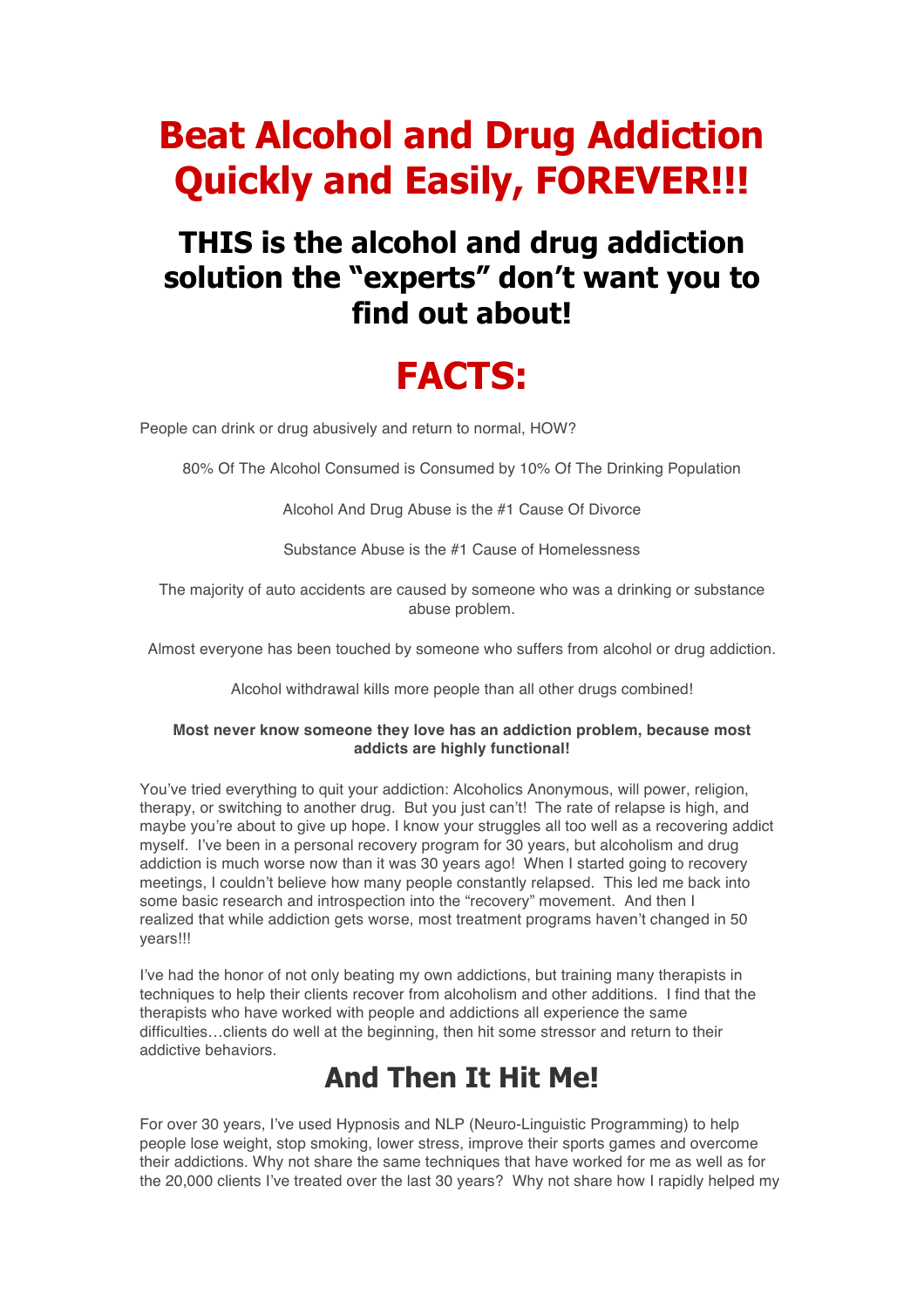clients reprogram their minds, with my unique approach that not only helps them recover, but to become the person they always wanted to be?

## **Introducing: The Alcohol and Addiction Solution**

# **Module 1: Understanding Addictions**

To successfully treat an addiction you must understand the nature of addictions. Unless you truly understand some basics of addictions you will fall prey to the misconceptions that hold people back from truly helping. I teach the nature of addictions, and how they become "nurtured," and if addictions are truly genetic. I then introduce you to the NLP Model of Addiction, and how NLP and Hypnosis work.

### **"I took this class to HELP OTHERS But Cleaned Up My Own Life"**

I took the first course in Hypno-addictions from Dr. Horton several years ago because as I told everyone, "I wanted to help others with this problem." Well, I took the class and ended up stopping my "social drinking" and have not looked back. This course truly changed how I helped others! I am now clean and sober and love helping other people recover! ~Rich from Florida

# **Module 2: The Truth about Substance Abuse and Substance Dependence**

Inside this module, you'll discover the fine line between substance abuse, and substance dependence. I discuss the family issues you're likely to encounter, what works and what does not, and how to treat your addiction effectively.

#### **I was Nervous about Helping Addicts…**

#### **Now I look Forward To It!**

I had a client coming in who had a severe alcohol and drug problem, I wanted to help him but had no idea how. He had tried treatment, AA, and psychotherapy, but he could not stop. I had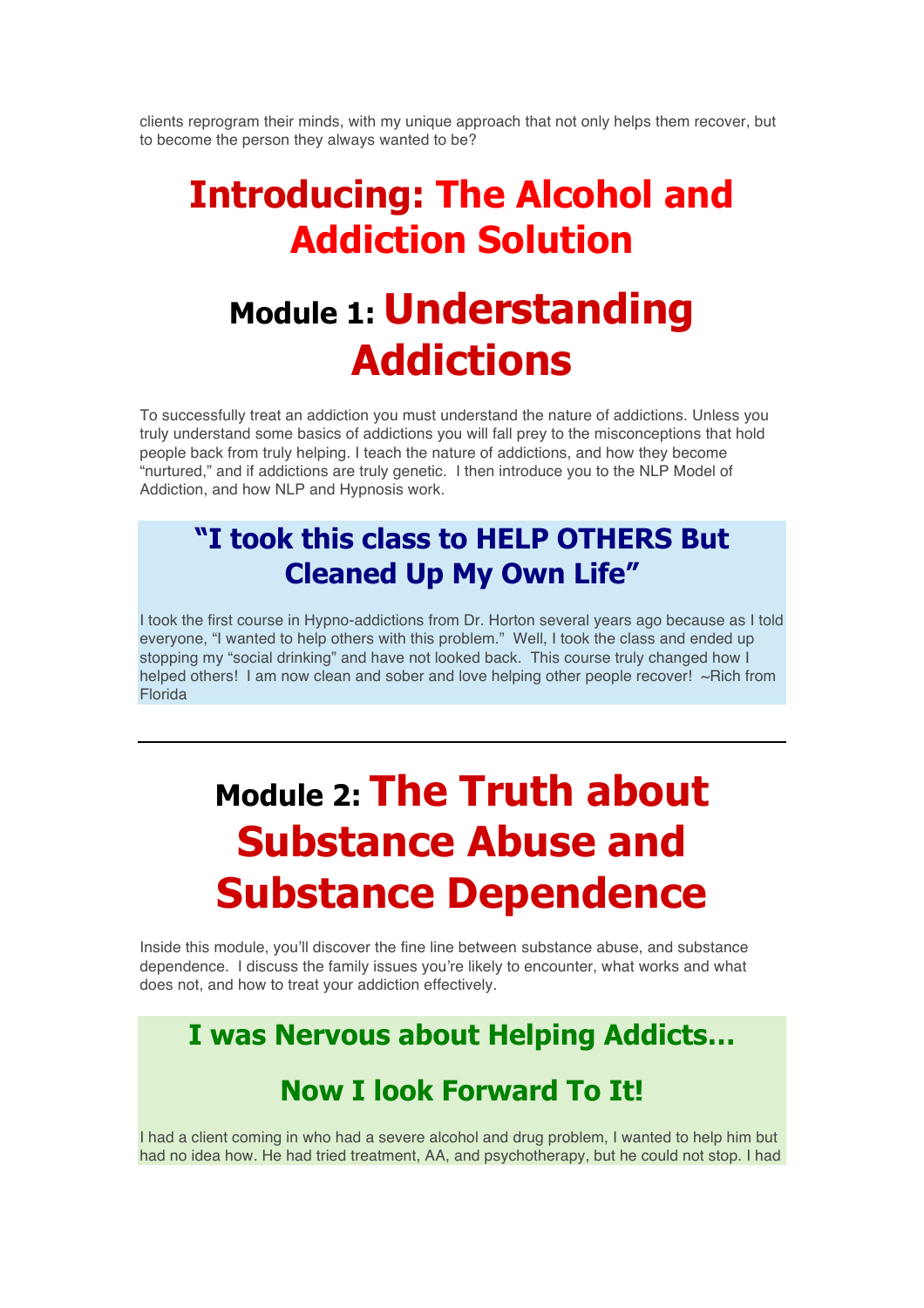Dr. Horton walk me through what to do, and he not only stopped, but now he wants to help others! ~ Cris Johnson, New York

# **Module 3: The True History Of Treatment**

Why not study the past and learn from it? This module is a look at the true history of addictions. Here, we learn what works and combine it with NLP to create something AMAZING!!! Learn the #1 reason it is so hard to stop an addiction, and how to reverse that. In this module, I also cover survival mechanisms, neuro-chemicals and addictions, and the how to create a biological balance with NLP and hypnosis.

#### **"This Guy Knows His Stuff! Train with the BEST!"**

Although I have studied and worked in various fields of self-growth all of my life since the early 90's, I have placed great focus on hypnosis and NLP. In this study, Dr. Will Horton has remained my first, and most admired mentor. Recently I have been training with Will in Addictions & (Covert) Hypnosis and NLP 4 \$ales…… Wow! Just when I thought I knew so much, I have learned so much more. You'll find Dr. Will to be extremely well versed in his areas of expertise. Will teaches using the concepts he is teaching! It's pure genius! You receive not only training, but he answers the most crucial question; "How can I use this?" When you accept Will Horton as your guide through the exciting fields of NLP and Covert Hypnosis you have made the wise choice of living your training. Even before the completion of my current courses with Will, I have already used this learning to assist my clients into greater expression of their desired outcomes! Thank you, Will. ~Carole B. Daly, Founder of *EMPOWER,* Wisconsin

# **Module 4: Creating A New You**

To stay recovered from an addiction, it's necessary to reinvent yourself. So in this module, we'll cover your belief systems and change them if necessary. And most importantly, you'll learn to love living your new life.

**According to Federal Data…** "The amount of resources lost to substance abuse is in the BILLIONS of dollars and countless squandered live opportunity." How often have we witnessed a talented person waste away to addiction. Health Ledger, Philip Hoffman, Janis Joplin, Jimmy Hendrix, the list goes on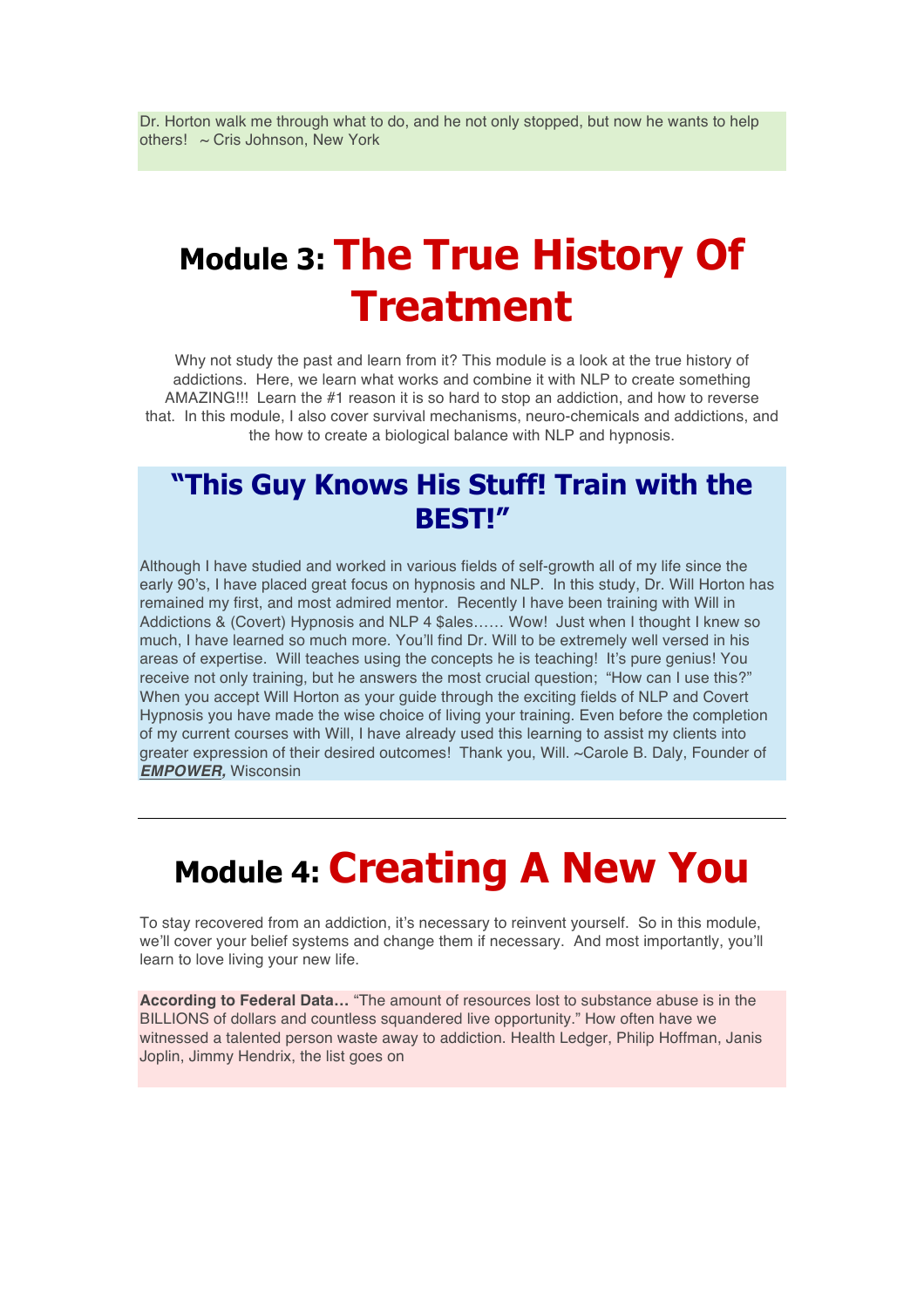### **Here's Everything You'll Get Instantly, As Soon As You Join the "Alcohol and Addiction″ Certification Training Course**

**Training: 6 Modules**

**Module 1:** Understanding Addictions **Module 2:** Substance Abuse or Substance Dependence? **Module 3:** History of Treatment **Module 4:** Creating A New You *module* **Module 5:** The Truth About 12 steps **Module 6:** Why do many Relapse? What to do.

### **Tuition Fees: USD 995**

### **Your Price NOW:**

### **Just USD 495 (2 months before the course,**

### **ie on or before 27th July 2015)**

**REGISTRATION FORM**

Please register me for the 1-day Program with **Will Horton** September 27, 2015, 10:00 am to 5:00 pm, Hong Kong

Venue: Life Enrich Training & Consulting Centre 1001, 10/F., Cheuk Nang Centre, 9 Hillwood Road, Tsim Sha Tsui, Kowloon, Hong Kong (MTR Jordan Station, Exit D)